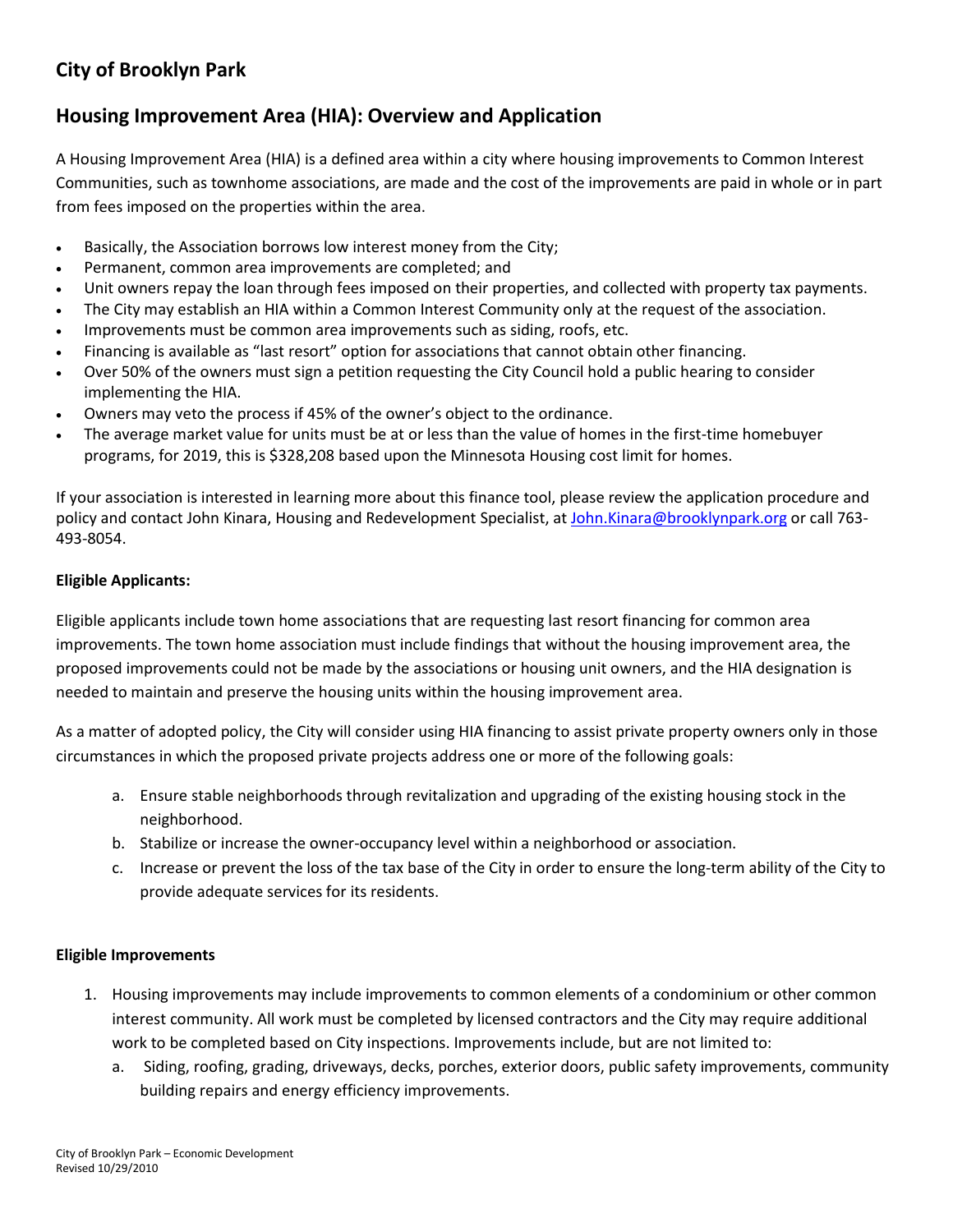- b. Comprehensive exterior improvements that enhance the overall architectural character and add value to an association.
- c. Projects that utilize Crime Prevention through Environmental Design (CPTED) guidelines, such as: installing improved lighting, improving landscaping to maximize visibility, installing perimeter fencing, and for the installation of surveillance cameras.

#### **Payment and Fees**

- 1. The association must provide a \$3,000 processing fee upon approval of the HIA.
- 2. The interest rate shall be adjusted annually and set at the same rate the city establishes for special assessment projects.
- 3. The minimum loan amount is \$100,000 and the maximum will be determined based upon availability of funds.
- 4. The term of the HIA should be the shortest term possible while still making the annual fee affordable to the association members. The Loan Term must not exceed ten years for projects less than \$500,000 or fifteen years for projects exceeding \$500,000.
- 5. The City will impose fees and collect payments along with the collection of property taxes

## **Application Procedure**

- 1. Meet with EDA staff to discuss the scope of the project, application requirements, and timeline for project.
- 2. Complete the application for the establishment of a Housing Improvement Area. Submit application with required documents to the Project Manager for review.
- 3. The EDA staff will review the application and the feasibility of the project.
- 4. Staff will prepare a report for the City Council and the applicant; the report will contain a financial and legal analysis of the project. In addition, there will be a public hearing held on the establishment of the Housing Improvement Area. ( $1<sup>st</sup>$  Council Meeting,  $1<sup>st</sup>$  reading of ordinance,  $1<sup>st</sup>$  Public Hearing)
- 5. At the second City Council meeting, the HIA ordinance will have a second reading and the City Council will approve or deny the establishment of the HIA ordinance. There will also be a public hearing to establish the fees for the association. (2<sup>nd</sup> Council Meeting, 2<sup>nd</sup> reading of HIA ordinance, 2<sup>nd</sup> Public Hearing for fee establishment)
- 6. If the HIA is approved, the EDA will review the Development Agreement between the City and the Association. If approved, the Development Agreement will be executed subject to the successful passage of the veto period of 45 days. (If 45% or more of the owners file a written objection within the veto period, the City cannot establish the HIA). (1<sup>st</sup> EDA Meeting)
- 7. It is understood that City Staff or City Council may from time to time determine that a different process which is outlined is more appropriate, given the circumstances of each individual request.